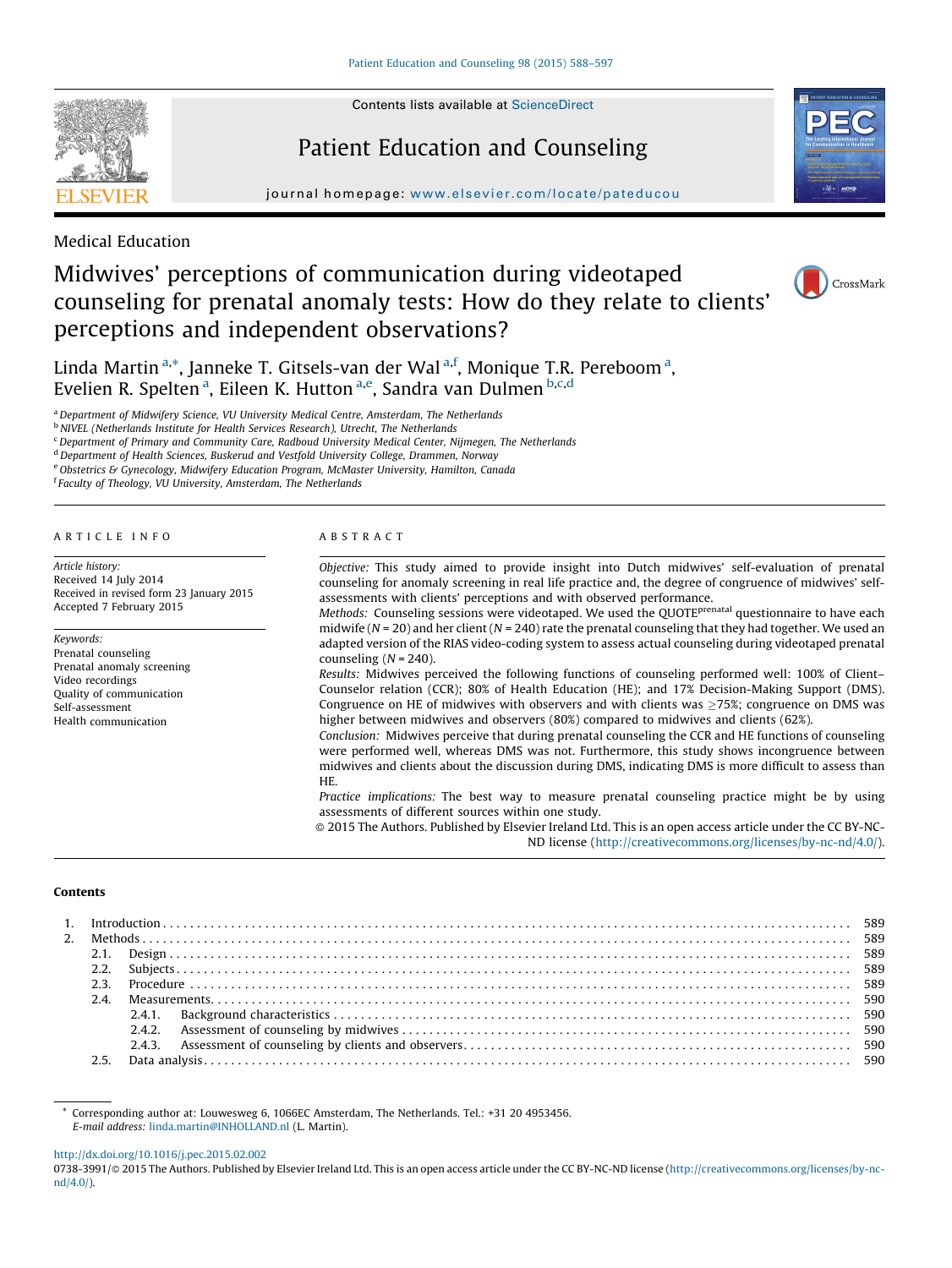|  | 3.2. |  |  |  |  |
|--|------|--|--|--|--|
|  |      |  |  |  |  |
|  |      |  |  |  |  |
|  |      |  |  |  |  |
|  | 4.1. |  |  |  |  |
|  | 42   |  |  |  |  |
|  |      |  |  |  |  |
|  |      |  |  |  |  |
|  |      |  |  |  |  |
|  |      |  |  |  |  |

## 1. Introduction

The overall aim of prenatal counseling is to support clients in making an informed, autonomous decision about health care issues that are preference sensitive [\[1\]](#page-9-0). Often the best strategy for an individual may be unclear and very personal  $[2,3]$ . In theory, 'good' counseling can be recognized first by the 'outcome', i.e. an informed, autonomous decision made by the client (and her partner), and secondly by the 'process'. In the process, counselors facilitate the informed decision through the provision of Health Education (HE) and Decision-Making Support DMS) while building a good Client–Counselor Relation (CCR). The latter refers to being conscious about values regarding the subject of choice and its eventual consequences [\[4–7\].](#page-9-0) Addressing moral considerations towards testing and the resulting decisions is a recommended part of decision-making support during counseling [\[8–10\].](#page-9-0) However, counseling has been shown to focus on HE with less attention for providing DMS [\[6,11–15\].](#page-9-0)

The counseling process has been primarily considered from the perspective of clients and the perspective of an independent observer. We identified an inconsistency between the theoretical model of counseling and the experiences of clients, when looking at clients' perceptions of the prenatal counseling process; clients consider the HE purpose and building a good CCR to be fulfilled in line with their preference, but they felt that preferences regarding DMS were less frequently met [\[6\]](#page-9-0). Research on counseling in various settings in which videotaped counseling was observed by independent observers draw similar conclusions [\[13,15,16\].](#page-9-0) Furthermore, we know that care providers do not fully comply with all functions of the theoretical counseling model [\[15,17\].](#page-9-0) However, we do not know if counselors also experience an inconsistency between theory and daily counseling practice. Insights derived from counselors' self-assessment of prenatal counseling may inform optimization of the counseling practices, since selfassessment contributes to continuing professional development in daily practice [\[18–20\]](#page-9-0). Therefore, such activities are a core component in medical education as part of becoming and being a medical expert [\[21\]](#page-9-0).

Studies that identified a discrepancy between the theoretical prenatal counseling model and daily practice were, to our knowledge, studies in which evaluation of counseling was undertaken from one perspective at the time e.g. the observer OR the client. Comparing assessments of the same counseling sessions from the vantage point of different assessors within one study might lead to additional insights. Comparing counselors' self-assessments with observed communication will evaluate the accuracy of these self-assessments while comparisons with the client assessments will compare the client experience of counseling with that of the provider. Eventual incongruence between experiences of counselors and counselees potentially provides important eye-openers for health care providers, such as clients struggling with the inclusion of medical information [\[22–24\]](#page-9-0).

In the Netherlands, midwives are the designated counselors in 80% of pregnancies [\[3,25\].](#page-9-0) They are trained to provide non-directive prenatal counseling for anomaly screening. Dutch midwifery led care is the current study context[\(Appendix](#page-8-0) A). We aimed to provide insight into: (1) midwives' self-assessments on three prenatal counseling functions Client–Counselor Relation (CCR), HE and DMS; (2) the degree of congruence between midwives' self-assessments with clients' perceptions and observed performance. We expected high levels of congruence between midwives' self-assessments and observed communication, since we expected midwives to have at least some experience with self-evaluation as part of their education as medical expert [\[21\]](#page-9-0).

## 2. Methods

## 2.1. Design

This study is part of the DELIVER study, a multi-center national research program to evaluate the quality and provision of primary midwifery care in the Netherlands [\[26\]](#page-9-0).

The video-observational design, including additional questionnaires, of the current cross-sectional cohort study was approved by the Institutional Review Board and the Medical Ethical Committee of the VU University Medical Centre, Amsterdam, the Netherlands, supplemented by local feasibility statements from all participating midwifery practices.

## 2.2. Subjects

Midwives of six midwifery practices in the Netherlands were asked to participate in this study. To offset additional costs of participation, each midwife was offered an 80-euro credit note.

Clients were recruited from all consecutive new clients of the six midwifery practices between June 2010 and May 2011. Clients (nulliparous and multiparous women) were eligible if they were: (1) new to prenatal screening for the current pregnancy, (2) aged 18 years or older, (3) able to read Dutch or English.

#### 2.3. Procedure

First, the midwives and practice assistants of the six participating midwifery practices received detailed oral and written information about the video-recording protocol. Each midwife was asked to videotape 10–20 consultations in order to deliver a reliable research sample [\[27\]](#page-9-0) and to complete a questionnaire regarding their background. Second, clients were asked to participate in the study by the practice assistant. If they refused to participate, the practice assistant asked for the reason to decline and background information. If clients agreed to participate, clients received additional written information about the study. They were asked to sign for informed consent to videotape the consultation with an unmanned camera and to complete a previsit questionnaire about their background. Third, after each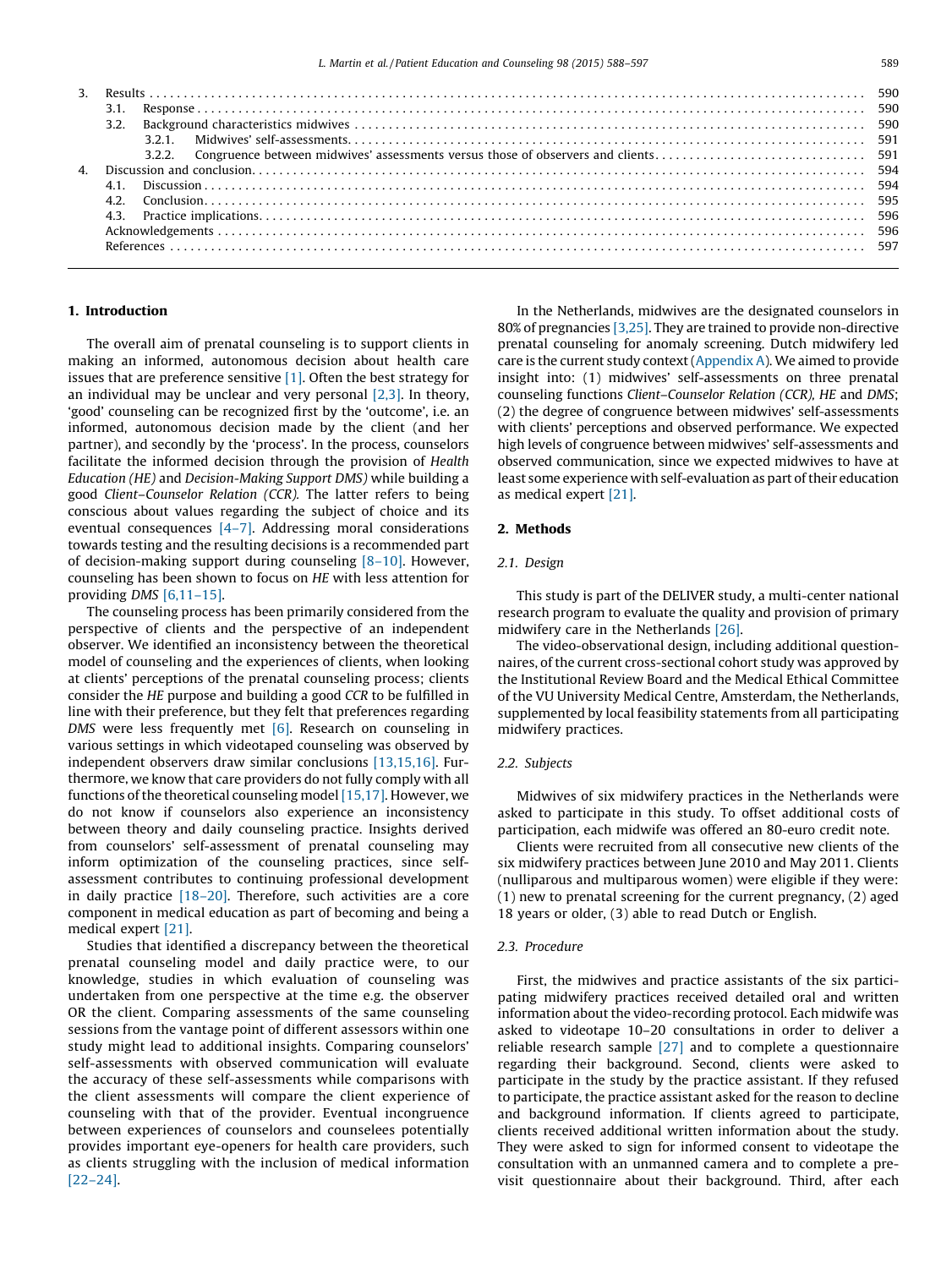videotaped counseling session both midwives and clients completed a post-visit questionnaire to assess the counseling process. More details of the procedure are described elsewhere [\[13,28\].](#page-9-0)

## 2.4. Measurements

## 2.4.1. Background characteristics

The self-administered pre-visit questionnaires for midwives and clients contained background items such as age, gender, country of origin, education, and religion. The questionnaires were used in our earlier studies [\[6,17\]](#page-9-0).

## 2.4.2. Assessment of counseling by midwives

Midwives' self-assessments of prenatal counseling were measured by the midwifery version of the QUOTEprenatal – Performance (Quality of care through the patients' eyes), which mirrored the questionnaire of clients. The QUOTE<sup>prenatal</sup> aims at investigating preferences (pre-visit QUOTEprenatal – Importance questionnaire) and actual prenatal counseling experiences (postvisit QUOTEprenatal – Performance questionnaire) of clients, respectively [\[6,17\]](#page-9-0). Fifteen items of the QUOTE<sup>prenatal</sup> appeared to cover the client–counselor relation, 24 items the health education function, and sixteen items the decision-making support function. The midwifery version of the post-visit QUOTE<sup>prenatal</sup> - Performance questionnaire asks midwives to self-assess the extent to which they addressed specific aspects of information and communication directly after each videotaped counseling session, indicating their perceptions of their own counseling performance.

#### 2.4.3. Assessment of counseling by clients and observers

Clients' perceptions of counseling were measured using the QUOTEprenatal – Performance. To answer the second research question, we used a selection of the items of the QUOTE<sup>prenatal</sup> -Performance to observe the counseling performance of midwives. We selected items, that (1) were eligible to be coded objectively during observation of the videotaped counseling and (2) the selected items per function had to reach a substantial internal reliability, e.g.  $\geq$ 0.70 [\[29,30\]](#page-9-0). Thirty-five items met the first eligibility criterion. Based on our previous study, two-items refer to the client–counselor relation (CCR) function (e.g. Q4: Tell the client that she can always contact me with any questions she may have), 21 items refer to providing health education (HE) (e.g. Q28: providing information about the medical condition that the fetus is screened on) and 12 items refer to decision-making support (DMS) (e.g. Q50: discussing personal reasons to opt or decline for prenatal screening)  $[6]$ . The reliability of functions HE and DMS was good: Cronbach's alpha's were 0.89 and 0.92, respectively. Spearman–Brown test for CCR was 0.41, which was below the threshold of 0.70; therefore, this function was excluded from further analyses. Thirty-three items remained ([Appendix](#page-8-0) B).

Three trained observers rated the extent to which counselors applied the 33 communication aspects of the QUOTE<sup>prenatal</sup> during the consultation, using an adapted version of the Roter Interaction Analysis System, RIAS  $[31]$ . The 33 items of the QUOTE<sup>prenatal</sup> – Performance were incorporated into the existing RIAS protocol and were rated as point events. Rated point events signify that an item was addressed during counseling and by whom; the midwife or client. Since the direct entry software Observer XT was used for the assessments of independent observers, these assessments were seen as the most objective source of the actual communication during prenatal counseling [\[32\].](#page-9-0)

Inter-rater reliability was already calculated during our earlier study [\[13\]](#page-9-0) on a random sample of 26 (9.3%) of the 269 study videotapes. Mean Intraclass correlation (ICC) was 0.67, which can be considered as substantial [\[29,33\].](#page-9-0)

#### 2.5. Data analysis

Within this study, we used subsamples midwives, clients and video-observations from the earlier studies  $[6,13,17]$  to reach the research objectives. A non-response analysis between participating clients and non-participants, relevant for the current study, is described in Martin et al., 2014 [\[13\].](#page-9-0) The databases of clients', midwives' and observers' assessments were merged to guarantee analyses of full cases only. We assumed this procedure to be nonselective.

We dichotomized the independently QUOTE<sup>prenatal</sup> – Performance Likert scores per item; scores 1–2 were labeled as 'insufficiently performed' and scores 3 and 4 were labeled as 'well performed' during counseling. Data from the video-observations were also dichotomized. Therefore first, we computed new variables; all utterances of midwives and clients which were coded as the same topic (e.g. midwife: Asked the client to explain her decision to take/not to take the prenatal tests (Q50); client: explained why she decided to opt/decline prenatal screening (G50)) and were computed into one new variable (item 50). Second, we dichotomized the resulting new variables; if an item was coded once or more during counseling, it was recoded as 'addressed'. All other cases were coded as 'not addressed'. Third, we computed variables on prenatal counseling function level; e.g. HE and DMS. Since we used dichotomous scores on individual item level to compute the scores on function level, we used 0.50 as a threshold to indicate counseling functions as 'well performed' or 'addressed'.

To answer the first research question: midwives' self-assessment on the three counseling functions, operationalized by the components of the midwife version of the QUOTE<sup>prenatal</sup> -Performance, we ran the independent frequencies on counseling function level (CCR, HE and DMS) as well as on item level. In line with our earlier research the criterion for 'well performed' was defined as having performance scores of 3–4 at least in 75% of the cases [\[6,17\]](#page-9-0). Note that the qualifications 'insufficiently performed' and visa-versa do not necessarily indicate inappropriate versus appropriate counseling.

To answer the second research question, we first ran independent frequencies for clients and observers. Again the criterion for 'well performed' (clients) or 'addressed' items (observation) was defined as having performance scores of 3–4 at least in 75% of the cases. Second, we ran dependently, descriptive analyses on item level to provide insight into the amount of congruence between midwives' self-assessments with clients' perceptions and with observed performance of counseling. We re-ran the analyses for the total score of each counseling function, e.g. HE and DSM. We considered  $\geq$ 75% congruency between assessors to be adequate and <75% to be inadequate. We did not correct for clustering because of the exploratory nature of the research questions.

## 3. Results

## 3.1. Response

Midwives invited 460 eligible clients to take part in the study; 324 agreed to participate (response rate 70%). In total, 240 videotaped counseling sessions were taken into the analyses, for which we also had the completed QUOTE<sup>prenatal</sup> - Performance questionnaires of clients and midwives (74%).

## 3.2. Background characteristics midwives

[Table](#page-3-0) 1 shows the background characteristics of the 20 female midwives working in 6 practices and their clients who participated in this study. The number of participating midwives per practice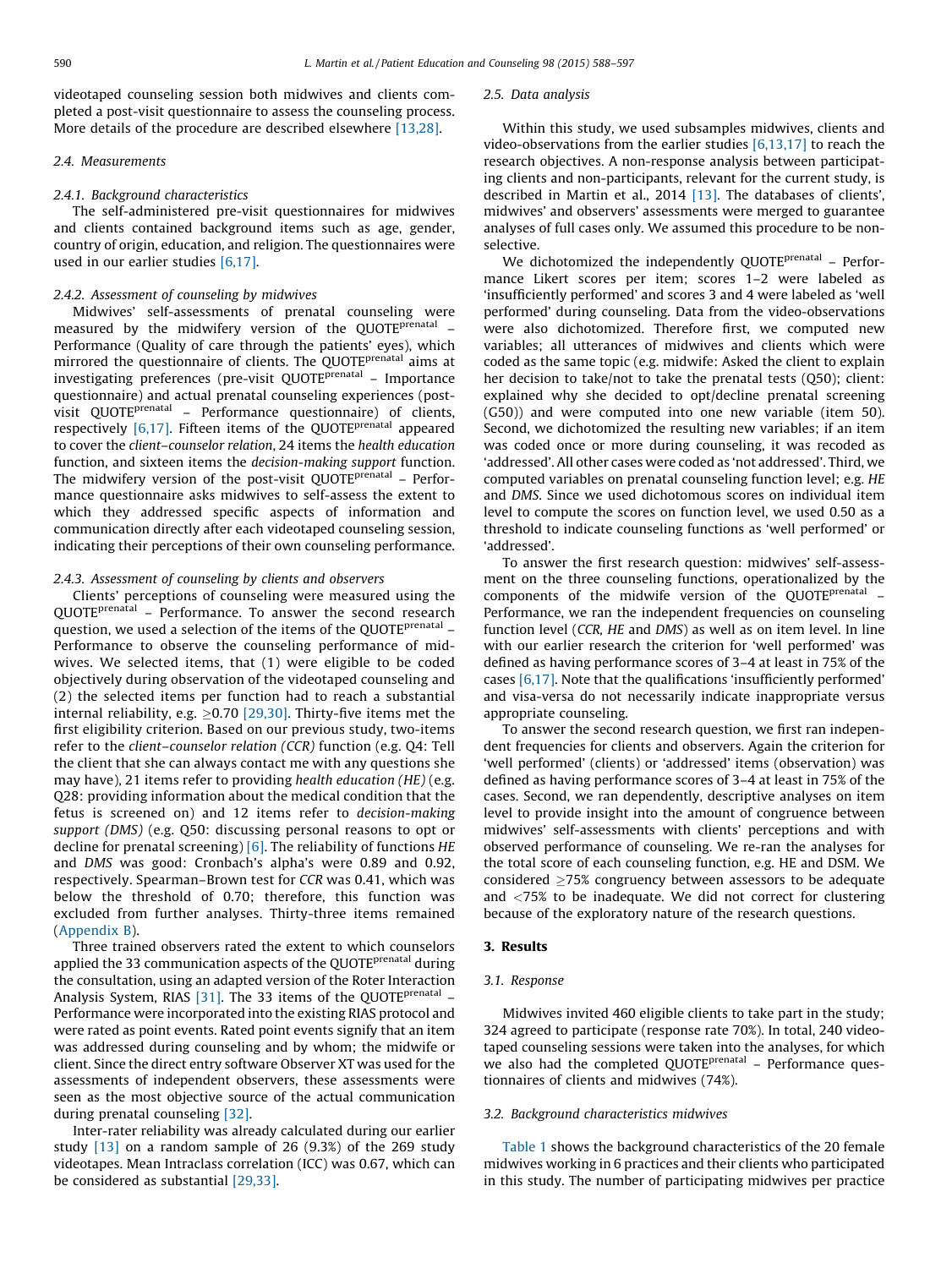#### <span id="page-3-0"></span>Table 1

Characteristics of midwives and participating pregnant women.

| Characteristics                         | Pregnant women $N = 240^{\circ}$ (%) | Midwives $N=20$ (%)      | Dutch midwifery population $N = 2264^c$ (%) |
|-----------------------------------------|--------------------------------------|--------------------------|---------------------------------------------|
| Gender                                  | $\overline{\phantom{0}}$             |                          |                                             |
| Male                                    |                                      | $\overline{a}$           | 43(2)                                       |
| Female                                  |                                      | 20(100)                  | 2569 (98)                                   |
| Work experience                         |                                      |                          |                                             |
| $\leq$ 2 years                          |                                      | 4(20)                    | No information available                    |
| $3-11$ years                            |                                      | 12(60)                   |                                             |
| $\geq$ 12 years                         |                                      | 4(20)                    |                                             |
| Age (years)                             |                                      |                          |                                             |
| Mean (SD)                               | 29.2 (4.07)                          |                          |                                             |
| Range                                   | $20 - 40$                            |                          |                                             |
| $\geq$ 36 years (N $(\%)$ )             | 13(5.5)                              |                          |                                             |
| $\leq$ 40 years                         |                                      |                          |                                             |
| $\geq$ 41 years                         |                                      |                          |                                             |
| Ethnicity <sup>b</sup>                  |                                      |                          |                                             |
| Native                                  | 187 (77.9)                           | 14 (70)                  | No information available                    |
| Non native                              | 53 (22.1)                            | 6(30)                    |                                             |
| Highest level of education <sup>a</sup> |                                      |                          |                                             |
| Up to high school                       | 114 (47.7)                           |                          |                                             |
| Higher vocational education/university  | 125(52.3)                            |                          |                                             |
| Religious background                    |                                      |                          |                                             |
| None religious                          | 110 (46.4)                           | $\overline{\phantom{0}}$ |                                             |
| Religious                               | 127 (53.6)                           |                          |                                             |
| Pregnancy duration                      |                                      |                          |                                             |
| $\leq$ 11 weeks                         | 202 (91.9)                           |                          |                                             |
| >12 weeks                               | 18(8.1)                              |                          |                                             |
| Parity                                  |                                      |                          |                                             |
| Nulliparous                             | 97 (40.9)                            | $\qquad \qquad -$        |                                             |
| Multipara                               | 140 (59.1)                           |                          |                                             |

Due to missing and inapplicable answers the N can vary from variable to variable. Valid percentages are shown.

Up to high school ranges from only primary school up to the Dutch MBO.

<sup>b</sup> In the Netherlands, ethnic origin is defined by country of birth of a person's parents. If one of the parents (or both of them) of a person is born outside the Netherlands, this person is non-Native (Dutch National Office of Statistics; Statistics Netherlands).

<sup>c</sup> Hingstman, L, Kenens, RJ., 2011. NIVEL, Figures from the registration of midwives, poll 2011. NIVEL: dec 2011 [In Dutch].

ranged from one to five midwives. Recordings per practice ranged from 5 to 68 and per midwife from 5 to 20.

## 3.2.1. Midwives' self-assessments

On counseling function level, participating midwives perceived the client-counselor relation (CCR) was 'performed' or 'performed well' in all, analyzed cases (230; 100%); health education (HE) was perceived as 'performed' or 'performed well' in 172 cases (81%) and decision-making support (DMS) in 38 cases (17%). Fig. 1 shows a summary of counseling performance perceived by midwives and clients and observed counseling performance. On item level, midwives perceived that they addressed all items of the CCR well or very well (range 85–100%). Furthermore, [Table](#page-4-0) 2a shows that 8 items of the 21 HE items of counseling were perceived as 'performed' or 'performed well'(range of scores: 36–95%). Scores of 'performed' or 'performed well' for the DMS function of counseling ranged from 3% to 94%; 4 out of 16 items were perceived as 'performed' or 'performed well' [\(Table](#page-4-0) 2b). [Tables](#page-4-0) 2a and 2b show also the independent ratings of clients and observers.

## 3.2.2. Congruence between midwives' assessments versus those of observers and clients

[Table](#page-5-0) 3a and [Fig.](#page-5-0) 2 show that regarding the HE function of counseling congruence between midwives and observers was  $\geq$ 75%: 62% HE addressed + 19% HE not addressed = 81%. Congruence between midwives' and clients' assessments was found in 85% of



**Midwives Clients Observers** 

Fig. 1. Frequencies of counseling performance for HE and DMS.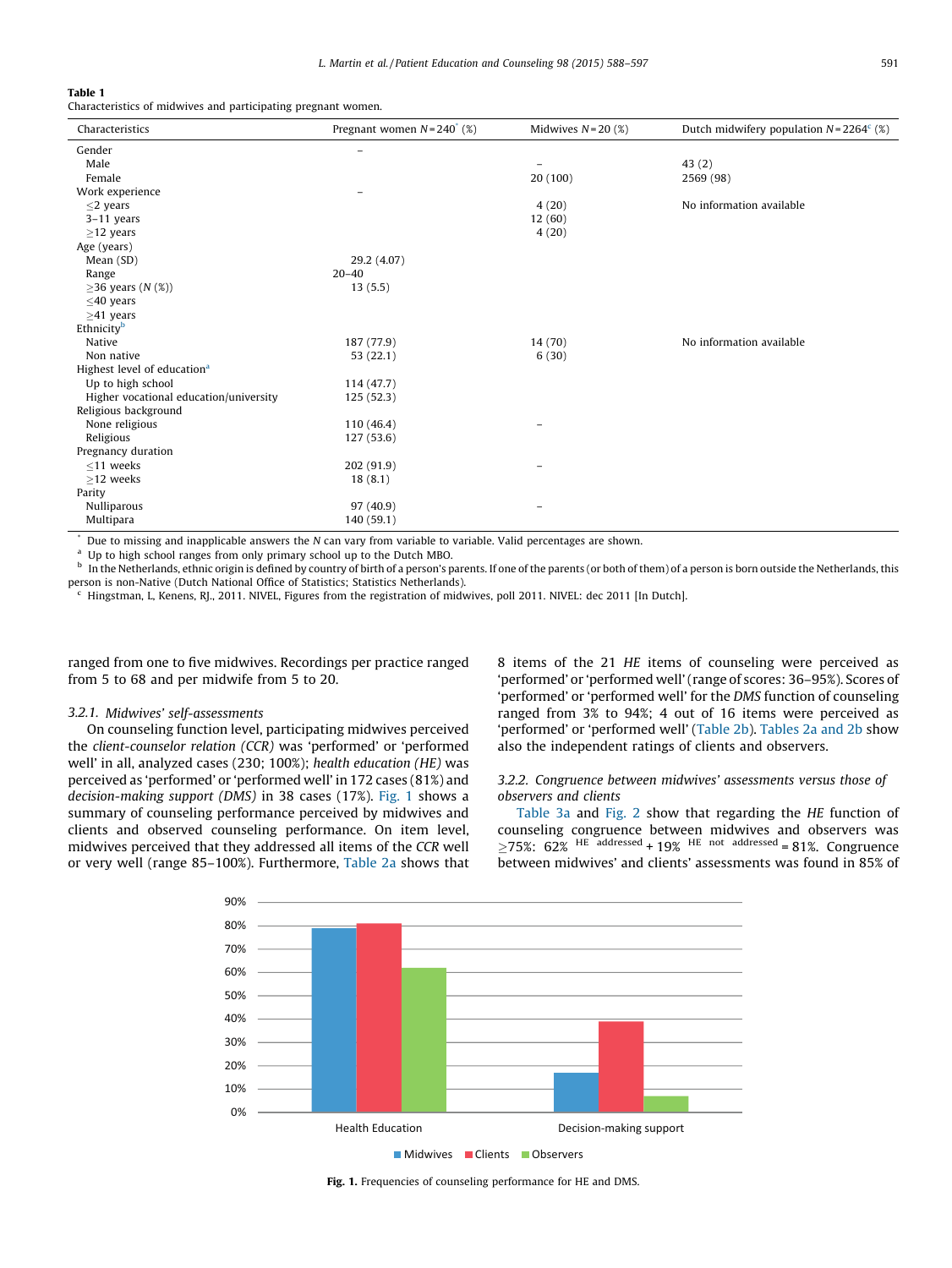### <span id="page-4-0"></span>Table 2a

Consultations in which the health education function was addressed according to midwives, clients and observers ( $N=240$ ).

| <b>QUOTE</b> Item<br>number | Item description: The midwife                                                                                                                          | Midwives $N(\%)$              | Clients $N(\%)$ | Observers (N%) |
|-----------------------------|--------------------------------------------------------------------------------------------------------------------------------------------------------|-------------------------------|-----------------|----------------|
| Health education            |                                                                                                                                                        | 172 (81.1)                    | 172(81.1)       | 172(81.1)      |
| $Q26^\circ$                 | Explained which anomalies can be identified using prenatal screening                                                                                   | 220 (92.4)                    | 212 (91.0)      | 208 (86.7)     |
| Q27                         | Explained which anomalies cannot be identified using prenatal tests                                                                                    | 118 (49.6)                    | 146 (63.2)      | 100(41.7)      |
| Q28                         | Provided medical information about the anomalies that are being tested for                                                                             | 129(55.6)                     | 164 (71.6)      | 148 (61.7)     |
| $029^\circ$                 | Discussed possible negative implications of prenatal screening for the unborn child                                                                    | 162 (68.4)                    | 173 (75.5)      | 156 (65.0)     |
| $Q31^{\circ}$               | Explained the usefulness of prenatal screening (what the client can decide to do<br>eventually)                                                        | 206 (86.6)                    | 204 (88.3)      | 217 (90.4)     |
| $032^\circ$                 | Told the client about all the different types of prenatal tests                                                                                        | 224 (94.9)                    | 214 (92.2)      | 224 (93.3)     |
| Q33                         | Told the client how prenatal screening can affect her emotions and mental wellbeing                                                                    | 145(60.9)                     | 128 (55.9)      | 112 (46.7)     |
| $034^\circ$                 | Told the client how much prenatal tests cost                                                                                                           | 151 (63.4)                    | 144 (62.1)      | 166 (69.2)     |
| Q35                         | Told the client about the incidence of birth defects in the Netherlands                                                                                | 84 (35.7)                     | 125(54.1)       | 66 (27.5)      |
| $Q36^\circ$                 | Asked about clients family's history of birth defects                                                                                                  | 216 (90.8)                    | 222 (95.3)      | 20(8.3)        |
| $Q37^\circ$                 | Explained how often congenital anomalies occur in pregnant women of clients age                                                                        | 133 (55.6)                    | 160(69.6)       | 149 (62.1)     |
| $Q38^\circ$                 | Explained how the chances of a birth defect are calculated for our unborn child                                                                        | 174 (72.8)                    | 117 (76.6)      | 186 (77.5)     |
| Q39                         | Told the client about HER chances of having a child with a congenital abnormality<br>during this pregnancy                                             | 120(50.4)                     | 134 (58.0)      | 33 (13.8)      |
| <b>Q40</b>                  | Talked to the client about how HER risk of having a child with a birth defect will<br>affect her                                                       | 121(51.1)                     | 117(51.3)       | 9(3.8)         |
| $Q41^{\circ}$               | Told the client why she is or is not eligible for certain prenatal tests                                                                               | 161 (67.4)                    | 155 (67.4)      | 182 (75.8)     |
| $Q42^\circ$                 | Explained what will happen DURING the prenatal tests                                                                                                   | 190(80.2)                     | 159 (69.4)      | 181 (75.4)     |
| $Q43^{\circ}$               | Explained which prenatal tests will be done first and which will be done later,<br>if required and/or necessary                                        | 195 (82.6)                    | 199 (86.1)      | 128 (53.3)     |
| <b>044</b>                  | Explain who will give the client the results of the prenatal tests and how (verbally,<br>in writing or by telephone)                                   | 88 (37.0)                     | 115(50.2)       | 106 (44.2)     |
| $Q45^\circ$                 | Explained how long the client may take to decide whether or not to have the<br>prenatal tests                                                          | 168 (71.8)                    | 181 (78.0)      | 130 (54.2)     |
| $046^\circ$                 | Explained how long the client may take to decide whether or not to terminate the<br>pregnancy, should the test results show an abnormality             | 101(42.6)                     | 130 (56.5)      | 96(40.0)       |
| $048^\circ$                 | Discussed all clients options with regard to prenatal screening and the implications                                                                   | 164 (68.4)<br>Midwife $N(\%)$ | 199 (86.5)      | 12(5.0)        |
| 013                         | Imparted information on prenatal testing                                                                                                               | 229 (96.6)                    |                 |                |
| Q56                         | Only discussed specific information about follow-up tests and possible anomalies with<br>the client if it becomes clear that the client will need them | 86 (36.6)                     |                 |                |
| $058^{\degree}$             | Made sure that the topics the client consider to be important are discussed at length                                                                  | 228 (96.6)                    |                 |                |

\* Sample size varies due to missing data, valid percentages are shown.

Items that were only taken into the analyses of midwives' self-assessments.

@ Items that are also presented in the table about assessment of congruence [\(Tables](#page-5-0) 3a and 3b).

Gray fields indicate that the item was observed or perceived as addressed during  $\geq$ 75% of the counseling.

## Table 2b

Consultations in which the *decision-making support* function was addressed according to midwives, clients and observers ( $N=240$ ).

| <b>QUOTE</b> Item                                 | Item description: The midwife                                                                                                                                                  | Midwives $N(\%)$ | Client $N(\%)$ | Observer (N%) |
|---------------------------------------------------|--------------------------------------------------------------------------------------------------------------------------------------------------------------------------------|------------------|----------------|---------------|
| Number                                            |                                                                                                                                                                                |                  |                |               |
| 38 (17.3)<br>83 (39.2)<br>Decision-making support |                                                                                                                                                                                |                  |                | 83 (39.2)     |
| $Q3^{\omega}$                                     | Tell which websites the client can use to find information about prenatal screening<br>and diagnostic                                                                          | 98 (41.2)        | 114 (48.7)     | 83 (34.6)     |
| $O9^\omega$                                       | Advised the client about whether or not to take the prenatal tests                                                                                                             | 17(7.1)          | 102(44.0)      | 12(5.0)       |
| Q14                                               | Enquired clients' standards, values and views on prenatal screening and diagnostic                                                                                             | 57 (24.3)        | 160 (54.8)     | 11(4.6)       |
| $Q22^{\omega}$                                    | Responded to what the client already knew about prenatal screening                                                                                                             | 224 (94.1)       | 225 (96.6)     | 207 (86.3)    |
| Q30                                               | Told the client what the Dutch government aims to achieve by providing prenatal tests                                                                                          | 94 (39.8)        | 86 (37.6)      | 179 (74.6)    |
| Q49                                               | Talked to the client about how her family and she would react to a child with a birth<br>defect                                                                                | 94 (39.5)        | 127 (54.5)     | 74 (30.8)     |
| <b>Q50</b>                                        | Asked the client to explain her decision to take/not to take the prenatal tests                                                                                                | 100(42.6)        | 126 (54.8)     | 109(45.4)     |
| $Q51^{\circ}$                                     | Asked whether clients family, friends or other people close to her would support her<br>decision about prenatal screening                                                      | 15(6.3)          | 40 (17.5)      | 3(1.3)        |
| $O52^\omega$                                      | Asked the client what for her constitutes a healthy child                                                                                                                      | 21(8.9)          | 52(22.6)       | 12(5.0)       |
| $Q53^{\omega}$                                    | Asked whether test results indicating that clients unborn child has a birth defect would<br>cause problems with her conscience                                                 | 35(14.7)         | 71(31.1)       | 1(0.4)        |
| $Q54^\circ$                                       | Asked whether clients family, friends or other people close to her would support her<br>decision to terminate the pregnancy if the child were to have a congenital abnormality | 8(3.3)           | 36(15.7)       | 0(0.0)        |
| Q <sub>55</sub>                                   | Asked how the client thinks she will react to the results of the prenatal tests                                                                                                | 57 (23.7)        | 92 (39.8)      | 82 (34.2)     |
|                                                   |                                                                                                                                                                                | Midwives $N(\%)$ |                |               |
| 011                                               | Was understanding about clients ideological background or religion                                                                                                             | 190 (67.3)       |                |               |
| Q20                                               | Asked the client questions that makes her think                                                                                                                                | 190 (79.5)       |                |               |
| $Q21$ <sup>*</sup>                                | Was interested in who the client is                                                                                                                                            | 238 (100)        |                |               |
| Q25                                               | Encouraged the client and her partner to talk together about prenatal screening                                                                                                | 190 (80.2)       |                |               |

\* Sample size varies due to missing data, valid percentages are shown.

\*\* Items that were only taken into the analyses of midwives' self-assessments.

@ Items that are also presented in the table about assessment of congruence [\(Tables](#page-5-0) 3a and 3b).

Gray fields indicate that the item was observed or perceived as addressed during  $\geq$  75% of the counseling.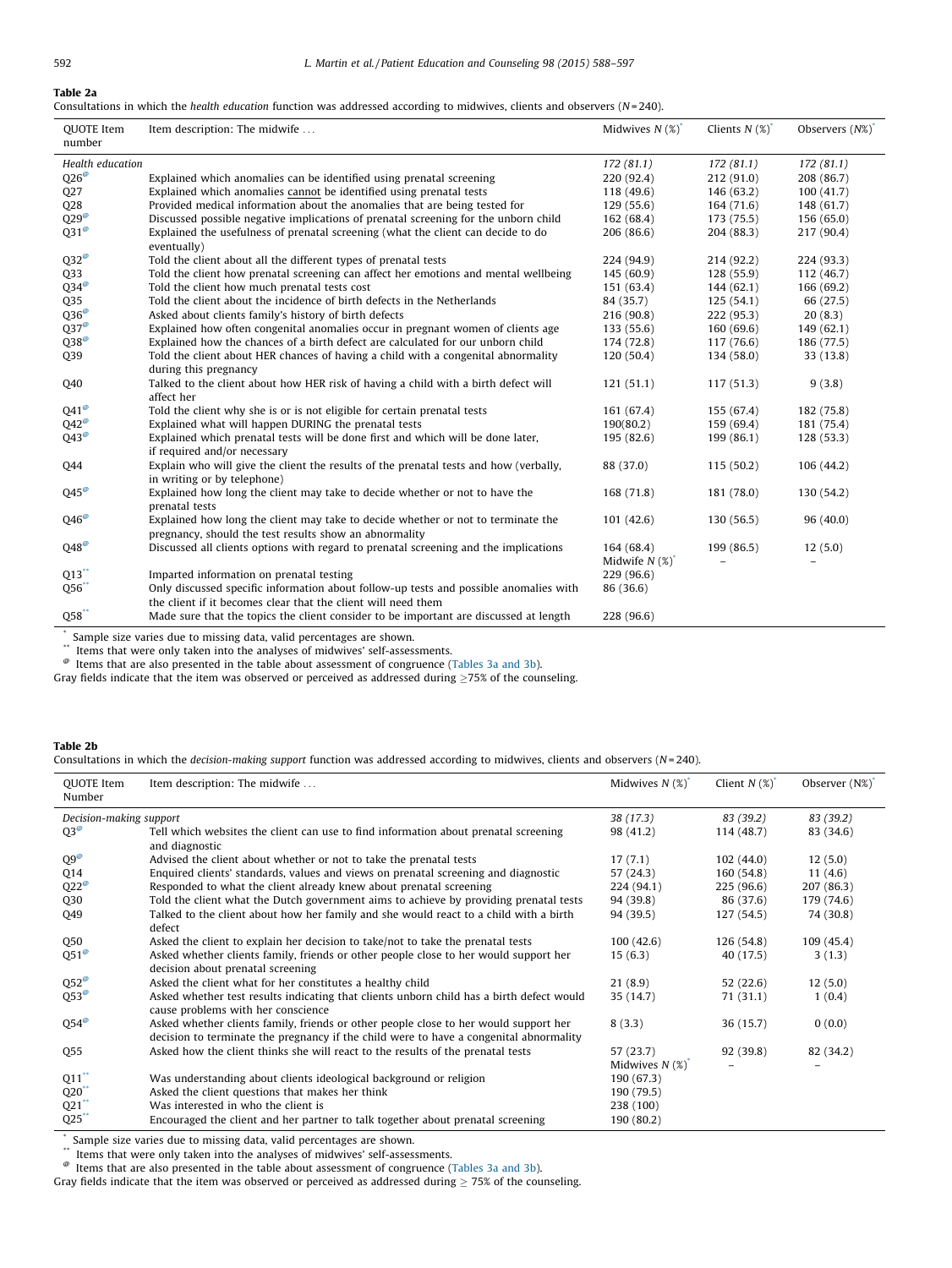#### <span id="page-5-0"></span>Table 3a

Assessments of the Health Education function: congruence between midwives and observers and midwives and clients (N= 240).

|                          |                                                                                                                                               | Nature of congruence             | Midwife versus<br>observer $N(\%)^{\dagger}$ | Midwife versus<br>client $N(\%)$ |
|--------------------------|-----------------------------------------------------------------------------------------------------------------------------------------------|----------------------------------|----------------------------------------------|----------------------------------|
| Health education         |                                                                                                                                               | Congruence function addressed    | 133 (62.1)                                   | 140 (74.9)                       |
|                          |                                                                                                                                               | Congruence function notaddressed | 41 (19.2)                                    | 19(10.2)                         |
| <b>QUOTE</b> Item number | Item description: The midwife                                                                                                                 |                                  |                                              |                                  |
| 26                       | Explained which anomalies can<br>be identified using prenatal screening                                                                       | Congruence item addressed        | 194 (81.5)                                   | 200 (86.6)                       |
|                          |                                                                                                                                               | Congruence item not addressed    | 6(2.5)                                       | 7(3.0)                           |
| 29                       | Discussed possible negative implications<br>of prenatal screening for the unborn child                                                        | Congruence item addressed        | 135 (57.0)                                   | 135 (59.7)                       |
|                          |                                                                                                                                               | Congruence item not addressed    | 57(24.1)                                     | 35(15.5)                         |
| 31                       | Explained the usefulness of prenatal screening<br>(what the client can decide to do eventually)                                               | Congruence item addressed        | 193 (81.1)                                   | 186 (81.2)                       |
|                          |                                                                                                                                               | Congruence item not addressed    | 10(4.2)                                      | 13(5.7)                          |
| 32                       | Told the client about all the different types<br>of prenatal tests                                                                            | Congruence item addressed        | 212 (89.8)                                   | 201 (88.2)                       |
|                          |                                                                                                                                               | Congruence item not addressed    | 4(1.7)                                       | 2(0.9)                           |
| 34                       | Told the client how much prenatal tests cost                                                                                                  | Congruence item addressed        | 142 (59.7)                                   | 125(54.3)                        |
|                          |                                                                                                                                               | Congruence item not addressed    | 65 (27.3)                                    | 66 (28.7)                        |
| 36                       | Asked about clients family's history of birth<br>defects                                                                                      | Congruence item addressed        | 18(7.6)                                      | 199 (86.1)                       |
|                          |                                                                                                                                               | Congruence item not addressed    | 20(8.4)                                      |                                  |
| 37                       | Explained how often congenital anomalies<br>occur in pregnant women of clients age                                                            | Congruence item addressed        | 123(51.5)                                    | 122(53.3)                        |
|                          |                                                                                                                                               | Congruence item not addressed    | 81 (33.9)                                    | 62(27.1)                         |
| 38                       | Explained how the chances of a birth defect<br>are calculated for our unborn child                                                            | Congruence item addressed        | 168 (70.3)                                   | 150(65.2)                        |
|                          |                                                                                                                                               | Congruence item not addressed    | 48 (20.1)                                    | 36 (15.7)                        |
| 41                       | Told the client why she is or is not eligible<br>for certain prenatal tests                                                                   | Congruence item addressed        | 142 (59.4)                                   | 114 (49.8)                       |
|                          |                                                                                                                                               | Congruence item not addressed    | 39(16.3)                                     | 32(14.0)                         |
| 42                       | Explained what will happen DURING the<br>prenatal tests                                                                                       | Congruence item addressed        | 155(65.4)                                    | 141 (62.7)                       |
|                          |                                                                                                                                               | Congruence item not addressed    | 23(9.7)                                      | 27(12.0)                         |
| 43                       | Explained which prenatal tests will be done<br>first and which will be done later, if required<br>and/or necessary                            | Congruence item addressed        | 112 (47.5)                                   | 177 (78.0)                       |
|                          |                                                                                                                                               | Congruence item not addressed    | 26(11.0)                                     | 19(8.4)                          |
| 45                       | Explained how long the client may take to decide<br>whether or not to have the prenatal tests                                                 | Congruence item addressed        | 116 (49.6)                                   | 148 (65.5)                       |
|                          |                                                                                                                                               | Congruence item not addressed    | 55 (23.5)                                    | 34 (15.0)                        |
| 46                       | Explained how long the client may take to decide<br>whether or not to terminate the pregnancy, should<br>the test results show an abnormality | Congruence item addressed        | 79 (33.3)                                    | 78 (34.2)                        |
|                          |                                                                                                                                               | Congruence item not addressed    | 121(51.1)                                    | 80(35.1)                         |
| 48                       | Discussed all clients options with regard to prenatal<br>screening and the implications                                                       | Congruence item addressed        | 11(4.6)                                      | 167 (73.2)                       |
|                          |                                                                                                                                               | Congruence item not addressed    | 47 (19.7)                                    | 14(6.1)                          |

\* Sample size varies due to missing data, valid percentages are shown. Figures do not add up to 100%. Missing % represent incongruence.

Bold figures indicate items/functions on which there was a congruence that the item/function was addressed/not addressed of  $\geq$ 75% between midwives and observers or clients.

Italic figures indicate items/functions on which there was a congruence that the item/function was addressed +not addressed of  $\geq$ 75% between midwives and observers or clients.

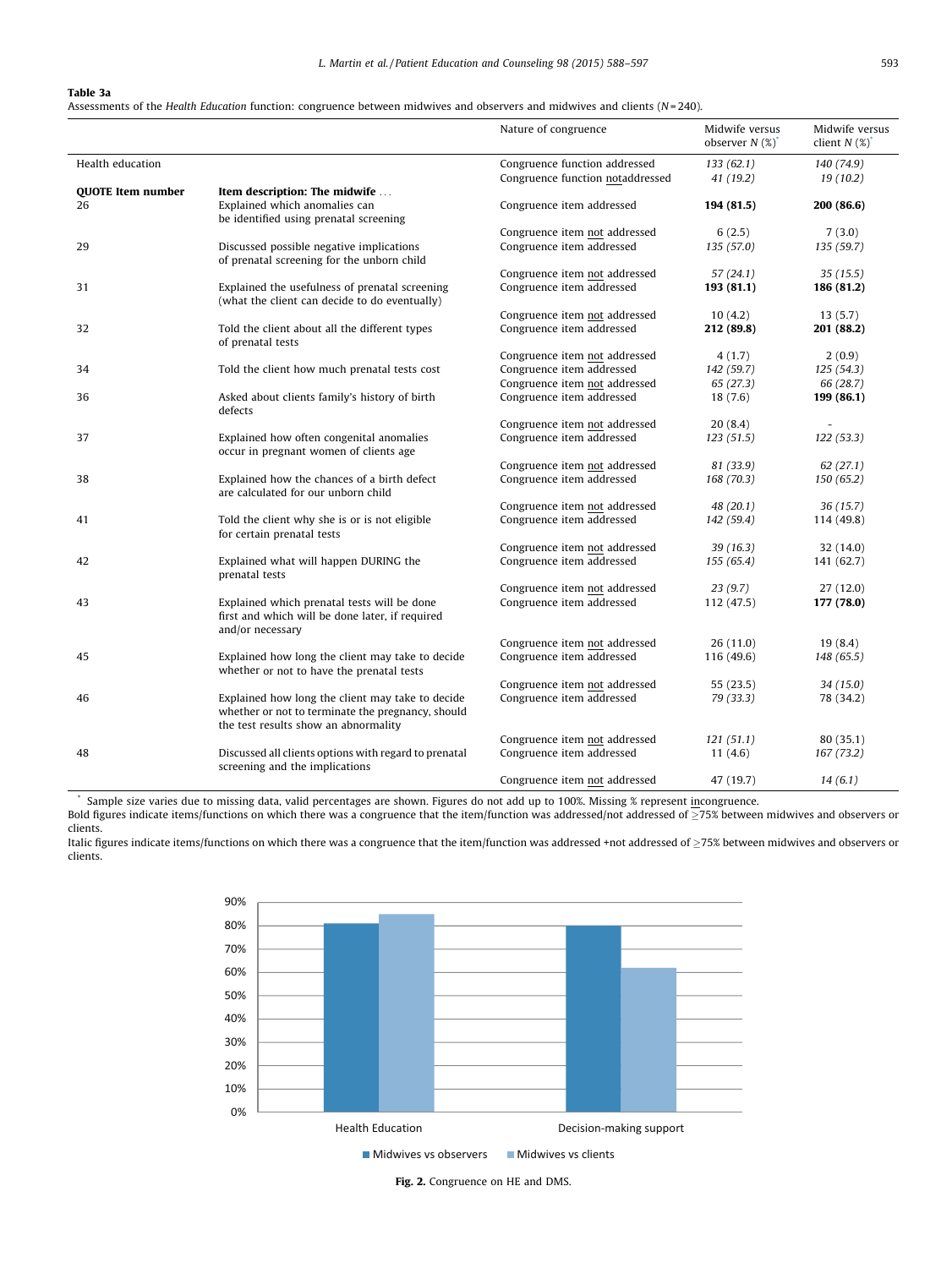#### Table 3b

Assessments of the Decision-Making Support function: congruence between midwives and observers and midwives and clients (N= 240).

|                          |                                                                                                                                                                                         | Nature of congruence                                              | Midwife versus<br>observer $N(\%)^*$ | Midwife versus<br>client $N(\%)^{\dagger}$ |
|--------------------------|-----------------------------------------------------------------------------------------------------------------------------------------------------------------------------------------|-------------------------------------------------------------------|--------------------------------------|--------------------------------------------|
| Decision-making support  |                                                                                                                                                                                         | Congruence function addressed<br>Congruence function notaddressed | 5(2.3)<br>171 (77.7)                 | 18(9.3)<br>103(53.1)                       |
| <b>QUOTE Item number</b> | Item description: The midwife                                                                                                                                                           |                                                                   |                                      |                                            |
| 3                        | Told which websites the client can use<br>to find information about prenatal<br>screening and diagnostic                                                                                | Congruence item addressed                                         | 74(31.1)                             | 78 (33.6)                                  |
|                          |                                                                                                                                                                                         | Congruence item not addressed                                     | 131(55.0)                            | 102(44.0)                                  |
| 9                        | Advised the client about whether or not<br>to take the prenatal tests                                                                                                                   | Congruence item addressed                                         | 0(0.0)                               | 7(3.0)                                     |
|                          |                                                                                                                                                                                         | Congruence item not addressed                                     | 210 (87.9)                           | 119(51.5)                                  |
| 22                       | Responded to what the client already<br>knew about prenatal screening                                                                                                                   | Congruence item addressed                                         | 193 (81.1)                           | 212 (91.8)                                 |
|                          |                                                                                                                                                                                         | Congruence item not addressed                                     | 2(0.8)                               | 1(0.4)                                     |
| 51                       | Asked whether clients family, friends or<br>other people close to her would support<br>her decision about prenatal screening                                                            | Congruence item addressed                                         | 3(1.3)                               | 8(3.5)                                     |
|                          |                                                                                                                                                                                         | Congruence item not addressed                                     | 223 (93.7)                           | 181 (79.7)                                 |
| 52                       | Asked the client what for her<br>constitutes a healthy child                                                                                                                            | Congruence item addressed                                         | 3(1.3)                               | 4(1.8)                                     |
|                          |                                                                                                                                                                                         | Congruence item not addressed                                     | 207 (87.3)                           | 159 (70.0)                                 |
| 53                       | Asked whether test results indicating<br>that clients unborn child has a birth<br>defect would cause problems with her<br>conscience                                                    | Congruence item addressed                                         | 0(0.0)                               | 14(6.2)                                    |
|                          |                                                                                                                                                                                         | Congruence item not addressed                                     | 202 (84.9)                           | 136 (60.2)                                 |
| 54                       | Asked whether clients family, friends or<br>other people close to her would support<br>her decision to terminate the<br>pregnancy if the child were to have a<br>congenital abnormality | Congruence item addressed                                         | 0(0.0)                               | 3(1.3)                                     |
|                          |                                                                                                                                                                                         | Congruence item not addressed                                     | 231 (96.7)                           | 188 (82.1)                                 |

Sample size varies due to missing data, valid percentages are shown. Figures do not add up to 100%. Missing % represent incongruence.

Bold figures indicate items/functions on which there was a congruence that the item/function was addressed/not addressed of  $\geq$ 75% between midwives and observers or clients.

Italic figures indicate items/functions on which there was a congruence that the item/function was addressed + not addressed of  $\geq$ 75% between midwives and observers or clients.

the cases (75% HE addressed  $+ 10%$  HE not addressed). Looking at itemlevel of the 21 HE items, percentages of  ${\geq}75\%$  congruence between midwives and observers that an item was 'addressed' was found for three items: 26, 31 and 32 and percentages of  $\geq$ 75% congruence that an item was 'addressed' OR 'not addressed' was found for seven items: 29, 34, 37, 38, 41, 42 and 46 ('time to decide on eventual termination pregnancy'). Furthermore, congruence between midwives and clients that an item was 'addressed' was found for five items: 26, 31, 32, 36 ('Asked about clients family's history of birth defects') and 43 ('Explained which prenatal tests will be done first and which will be done later, if required and/or necessary') and percentages of  ${\geq}75\%$  congruence that an item was 'addressed' OR 'not addressed' was found for six items: 29, 34, 37, 38, 45 and 48 ([Table](#page-5-0) 3a).

Table 3b and [Fig.](#page-5-0) 2 show that regarding the DMS function of counseling congruence between midwives and observers was  $\geq$ 75%: 2% DSM addressed + 78% DMS not addressed = 80%. Congruence between midwives' and clients' assessments of counseling was found in 62% of the cases ( $9\%$  DMS addressed +  $53\%$  DMS not addressed). Looking at item level,  ${\geq}75\%$  of congruence between midwives and observers were found for six items: item 22 ( $\geq$ 75% congruence that the item was 'performed well'/'addressed'), item 3  $(\geq 75\%$ congruence that the item was 'addressed' OR 'not addressed') and the items 9 ('giving advice'), 51, 52, 53 and 54 ( $\geq$ 75% congruence these items were 'insufficiently performed'/'not addressed'). Additionally, we found levels of congruence of  $\geq$ 75% between midwives and clients regarding four items: 22 ('addressed'), items 51 and 54 ('not addressed') and item 3 ('addressed' OR 'not addressed').

#### 4. Discussion and conclusion

#### 4.1. Discussion

This study aimed first, to provide insight into midwives' perceptions of their own prenatal counseling performance in daily practice. Results of midwives' self-assessments point to the same inconsistency between the theoretical prenatal counseling model and daily practice as was earlier identified  $[6,13,17]$ ; the CMR and HE functions of counseling were overall assessed as 'performed' or 'performed well' whereas midwives assessed the DMS function as 'insufficiently performed' during most of their counseling sessions. The second study aim was to provide insight into the degree of congruence of midwives' self-assessments with clients' perceptions and with observed performance. On the HE counseling function level congruence between midwives and both observers and clients was  $\geq$ 75%; congruence on DMS was higher between midwives and observers (80%) compared to congruence between midwives and clients (62%), indicating that clients seem to weigh other aspects during their assessment of counseling compared to midwives and observers. On item level congruence between midwives on the one hand and observers and clients on the other hand was relatively poor on about half of the items of both HE and DMS; remarkable differences between the two dyadic assessments of congruence were found, i.e. midwives and clients agreeing that an item was addressed whereas assessments of midwives and observers showed high levels of incongruence. Finally, midwives both overestimated and underestimated their communication compared to observed communication.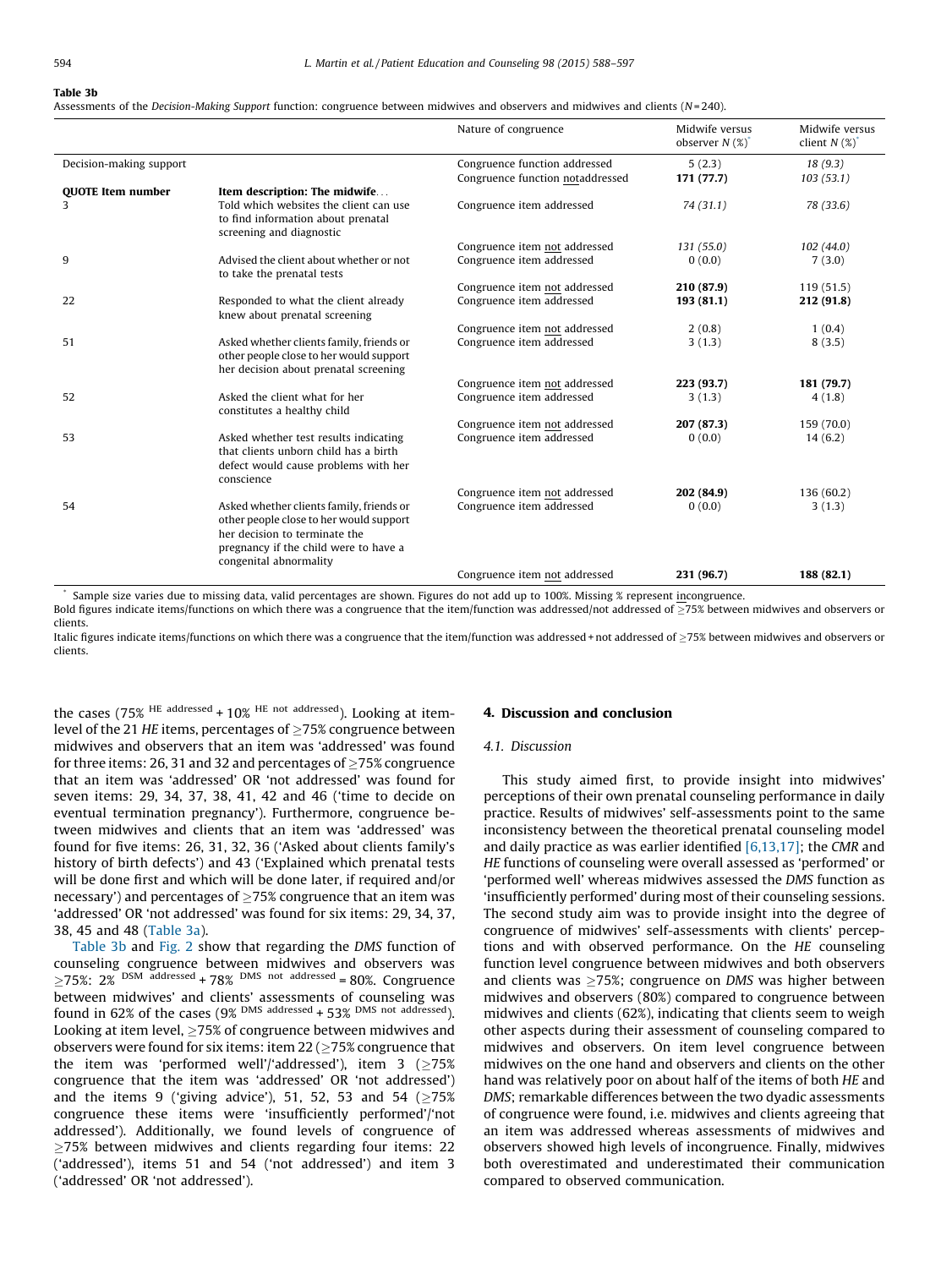The finding that midwives assessed the CCR function of prenatal counseling as 'performed well' is in line with clients' perceptions and observations in our earlier studies [\[6,13\]](#page-9-0). It is also known that midwives perceive that CCR is important for appropriate prenatal counseling [\[17\]](#page-9-0). Although midwives assessed that they 'performed well' the HE function of counseling, results on item level indicate room for improvement especially given the importance clients attach to these items and recommendations of professional guidelines [\[6,34\]](#page-9-0). An example is the HE-item 'offering medical information about the anomalies that are being tested for'. Last, midwives assessed the DMS function as 'performed well' in only a few cases. This might indicate that they are aware of room for improvement, since we know that half of the midwives in our earlier study consider the DMS counseling function important for appropriate counseling and thus want to close the gap between theory and daily practice [\[6\].](#page-9-0)

The findings of this study indicate that the nature and size of the gap between prenatal counseling models and counseling in practice may vary with the assessor, which is in line with conclusions of other research [\[23,24\]](#page-9-0). Overall, midwives evaluated their counseling with regards to HE more or less equally congruent relative to clients compared to observers (85% versus 81%). However, midwives and observers agreed less that this function was addressed compared to midwives and clients (62% versus 75%, respectively). Regarding the DMS function of counseling, levels of congruence between the two dyadic assessments varied substantially (19%). Furthermore, midwives and observers agreed that this function was 'not addressed' during counseling in  $>75\%$  of the cases; midwives and clients agreed that this function was 'not addressed' in 53% of the cases.

In case of  $\geq$ 75% congruence between midwives and observers but not between midwives and clients, it seems to mean that in the eyes of both midwives and observers, clients' were too positive about the topic being addressed. It is possible that clients had problems recalling what was actually discussed during counseling due to information overload, for example [\[22\].](#page-9-0) It might also be socially more appropriate for clients to overestimate rather than underestimate midwives counseling, while midwives and clinically removed observers were accurately aware of it. Furthermore, clients might have assessed the counseling from other perspectives than midwives or observers [\[24\]](#page-9-0). An explanation for finding high levels of congruence between midwives and observers compared to low levels of congruence between midwives and clients about the topic 'giving advice' might be that midwives experience difficulties to recognize and avoid directive elements. For instance, deciding what information to present and how to present it can itself be directive and therefore perceived as giving advice [\[35\]](#page-9-0). Observers did not code directive elements, only literally giving advice was coded as such, whereas clients' experiences might have been actually framed by the directive elements in counseling. We found only  $\geq$ 75% congruence between midwives and clients but not between midwives and observers regarding items of the HE function of counseling. Although midwives were asked to assess their counseling one by one, their self-assessment might be influenced by their earlier consults whereas clients experienced counseling only once and observers used direct entry software to code the communication and perhaps do not consider the counseling session as a whole. Regarding the topic of 'asking about clients family's history of birth defects', it could be that this issue was addressed at an earlier stage of the intake and not as part the prenatal counseling. Therefore, it was not coded by observers as 'addressed', while both midwives and clients experienced it as 'performed' during counseling.

Within the current study, our findings suggest that both midwives and clients do not perceive as big a gap between theoretical models of appropriate counseling and daily practice as observers do; we found that midwives, clients and observers made a different assessment of the videotaped prenatal counseling. So, the question is 'who is to say it was a good counseling visit?' or whose perspective should be preferred in assessing the quality of counseling; the objective, non-involved perspective of the observer or the subjective perspective of the stakeholders, i.e. counselors and clients? Can they all be right? Our results caution against the use of one perspective when assessing the quality of prenatal counseling since this might limit the relevance of research findings [\[36\].](#page-9-0) Since, counselors, clients and observers seem to assess different aspects of communication each perspective seems to make its own contribution to understanding the counseling process. Clients' experiences seem to reflect what they take home, not necessarily what was most important from a medical perspective or what was said exactly. Counselors self-assessments should be carefully used in research because of the complex, psychological nature of this concept: e.g. did midwives assess themselves relative to what they could have done, to a golden standard, to their personal capacities or to their personal perceptions of appropriate counseling? [\[18\]](#page-9-0). Finally, choosing observers as 'golden' standard seems reasonable to assess the skills of a counselor, but may also have limitations. Within this study, independent results show that the observers were the most restrained assessors as they were trained to code only verbal communication while a good deal of communication in general is non-verbal [\[37\].](#page-9-0) Another challenge regarding video-observation is to reach high levels of inter-rater reliability. In conclusion, if optimization of prenatal counseling is the ultimate goal, this goal should be based on research findings and focused on counselors' self-improvement through feedback from reliable and valid external sources (experts, clients, etc.), and making counselors take the resulting feedback seriously rather than discounting it [\[18\]](#page-9-0).

The study has some limitations. Midwives' and clients' assessments of counseling might be influenced by the study procedure. Although both groups were asked to complete the questionnaires directly after counseling, in practice at least some midwives and some clients delayed the completion. It is known that between medical consultation and coming home most clients can only recall 20–40% of the topics discussed of which half is incorrectly recalled [\[22\]](#page-9-0). These memory changes might also be present in midwives. An additional explanation might be that selfassessment is not a stable skill, but rather a situational bounded cognitive process that is context specific and dependent upon expertise [\[18\]](#page-9-0). Another limitation of the study might be the way observers, midwives and clients assessed the prenatal counseling. Point events of the RIAS scores indicate if an item is 'addressed' or not, while the results of the QUOTEprenatal – Performance scale do include information about how well an item was perceived as addressed. Therefore, RIAS scores could potentially cause an overestimation of performances compared to results of the QUOTEprenatal – Performance. However, we did not observe such tendency in our study. Finally, although the inter-rater reliability between observers was substantial, there was (an acceptable amount of) variation between the codes that observers gave to a certain statement. Future research could also take the non-verbal communication into account.

#### 4.2. Conclusion

This study shows that midwives' self-assessments indicate the same inconsistency between the prenatal counseling model and daily practice as was identified earlier by clients' experiences and independent observations; the CCR and HE functions of counseling were overall assessed as 'performed' or 'performed well' whereas midwives assessed the DMS function as 'insufficiently performed' during most counseling sessions. Dyadic congruence between midwives and observers was adequate regarding the counseling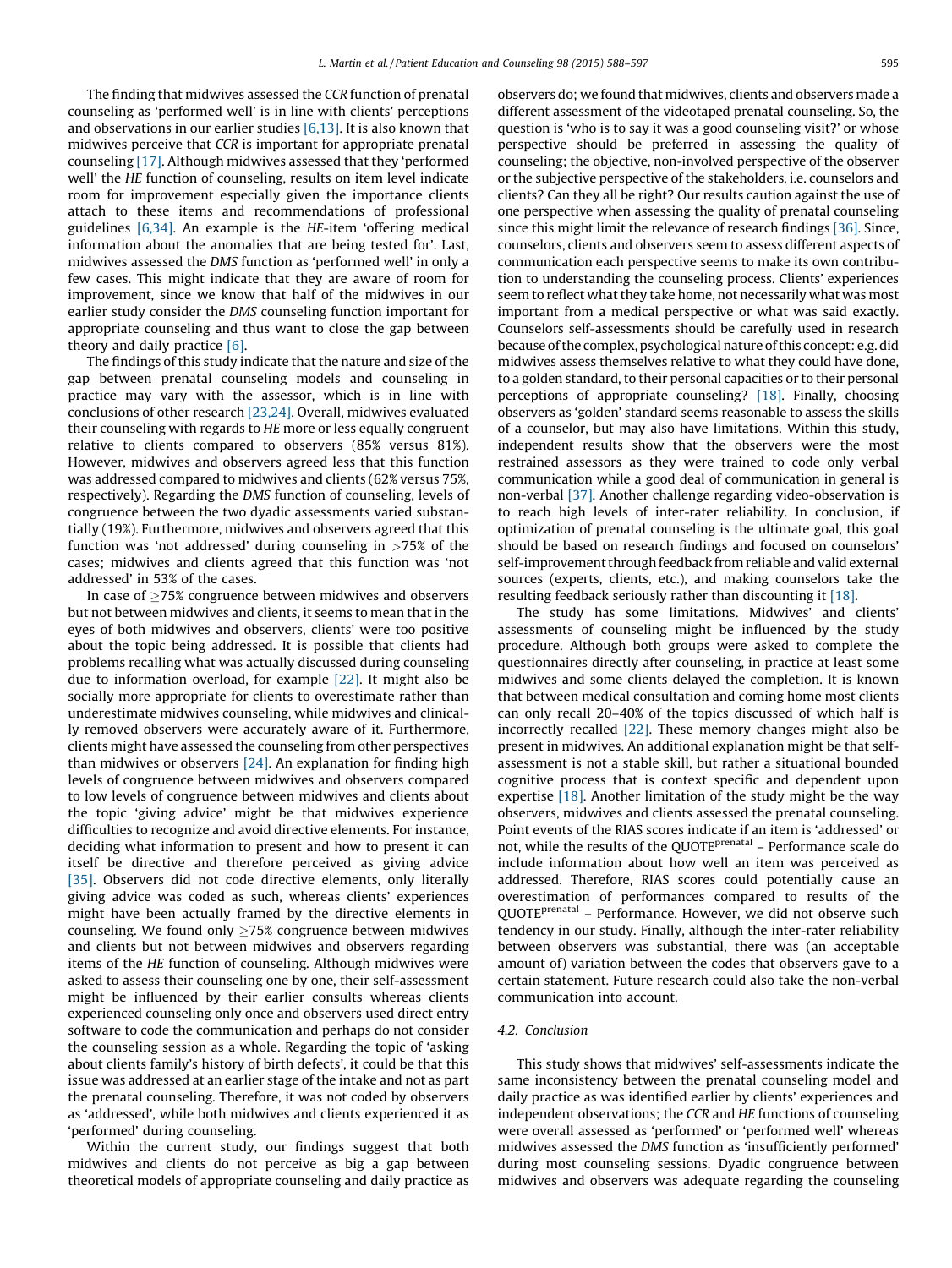<span id="page-8-0"></span>functions HE and DMS, while congruence between midwives and clients reached only levels of  ${\geq}$ 75% for HE. Moreover, on item level congruence for both dyadic analyses was poor in about half of the cases. Therefore, this study shows incongruence about the exact nature of the gap between the theoretical prenatal counseling model and counseling in daily practice.

#### 4.3. Practice implications

Midwives should focus more on DMS to optimize appropriate counseling for prenatal anomaly screening. The best way to measure counselors' counseling practice might be by using three sources of information: counselors' self-assessment and assessments from both experts and clients.

## Conflict of interest

The authors declare that there is no conflict of interest.

## Acknowledgements

We gratefully acknowledge the contribution of the clients and midwives in the Netherlands, who provided the data for this study. We also thank Lydia Gitsels and Veerle Steenhuis for their work on the video-coding project. In addition, we thankfully acknowledge AVAG for funding this study.

## Appendix A

Dutch Setting Since 2007 prenatal anomaly screening is offered to all Dutch pregnant women using an opting in approach [\[38–40\].](#page-9-0) Primary care midwives are the designated counselor within this prenatal anomaly test program in 80% of the pregnancies [\[3,25\].](#page-9-0) The screening program includes two non-invasive tests: the combined test (CT), a blood test and an ultrasound to measure the nuchal translucency, for determining the possibility of the child having Down Syndrome, (around 12th weeks gestational age), and the Fetal Anomaly Scan (FAS) for detecting physical anomalies (around 20th weeks gestational age). In the case of confirmatory diagnostic testing, two options are available: terminating pregnancy before 24 weeks of gestation, or health-oriented prenatal care for the fetus combined with prenatal and postnatal support. Although both tests are part of a population-screening program, they are not offered on the same basis. The FAS is free for all women, the CT has to be paid for (ca. 150 euro) by women younger than 36 years of age [\[39,40\].](#page-9-0)

## Appendix B Items of the QUOTE<sup>prenatal</sup> presented per counseling function: Health Education, Decision-making support and Client–Counselor relation

|                     | <b>Health Education</b>                                                                                                                                  |
|---------------------|----------------------------------------------------------------------------------------------------------------------------------------------------------|
| Q26                 | Explained which anomalies can be identified using prenatal screening                                                                                     |
| Q27                 | Explained which anomalies cannot be identified using prenatal tests                                                                                      |
| Q28                 | Provided medical information about the anomalies that are being tested for                                                                               |
| Q29                 | Discussed possible negative implications of prenatal screening for the unborn child                                                                      |
| Q31                 | Explained the usefulness of prenatal screening (what the client can decide to do eventually)                                                             |
| Q32                 | Told the client about all the different types of prenatal tests                                                                                          |
| Q33                 | Told the client how prenatal screening can affect her emotions and mental wellbeing                                                                      |
| Q34                 | Told the client how much prenatal tests cost                                                                                                             |
| Q35                 | Told the client about the incidence of birth defects in the Netherlands                                                                                  |
| Q36                 | Asked about clients family's history of birth defects                                                                                                    |
| Q37                 | Explained how often congenital anomalies occur in pregnant women of clients age                                                                          |
| Q38                 | Explained how the chances of a birth defect are calculated for our unborn child                                                                          |
| Q39                 | Told the client about HER chances of having a child with a congenital abnormality during this pregnancy                                                  |
| Q40                 | Talked to the client about how HER risk of having a child with a birth defect will affect her                                                            |
| Q41                 | Told the client why she is or is not eligible for certain prenatal tests                                                                                 |
| Q42                 | Explained what will happen DURING the prenatal tests                                                                                                     |
| Q43                 | Explained which prenatal tests will be done first and which will be done later, if required and/or necessary                                             |
| Q44                 | Explain who will give the client the results of the prenatal tests and how (verbally, in writing or by telephone)                                        |
| Q45                 | Explained how long the client may take to decide whether or not to have the prenatal tests                                                               |
| Q46                 | Explained how long the client may take to decide whether or not to terminate the pregnancy, should the test results show an abnormality                  |
| Q48                 | Discussed all clients options with regard to prenatal screening and the implications                                                                     |
| Q13                 | Imparted information on prenatal testing                                                                                                                 |
| Q56                 | Only discussed specific information about follow-up tests and possible anomalies with the client if it becomes clear that the client will need them      |
| $Q58$ **            | Made sure that the topics the client consider to be important are discussed at length                                                                    |
|                     | Decision-making support                                                                                                                                  |
| Q <sub>3</sub>      | Tell which websites the client can use to find information about prenatal screening and diagnostic                                                       |
| Q9                  | Advised the client about whether or not to take the prenatal tests<br>Enquired clients' standards, values and views on prenatal screening and diagnostic |
| Q14                 | Responded to what the client already knew about prenatal screening                                                                                       |
| Q22                 | Told the client what the Dutch government aims to achieve by providing prenatal tests                                                                    |
| Q30                 | Talked to the client about how her family and she would react to a child with a birth defect                                                             |
| Q49                 | Asked the client to explain her decision to take/not to take the prenatal tests                                                                          |
| Q50<br>Q51          | Asked whether clients family, friends or other people close to her would support her decision about prenatal screening                                   |
| Q52                 | Asked the client what for her constitutes a healthy child                                                                                                |
| Q53                 | Asked whether test results indicating that clients unborn child has a birth defect would cause problems with her conscience                              |
| 054                 | Asked whether clients family, friends or other people close to her would support her decision to terminate the pregnancy if the child were to have       |
|                     | a congenital abnormality                                                                                                                                 |
| Q55                 | Asked how the client thinks she will react to the results of the prenatal tests                                                                          |
| Q11                 | Was understanding about clients ideological background or religion                                                                                       |
| Q20                 | Asked the client questions that makes her think                                                                                                          |
| $Q21$ <sup>**</sup> | Was interested in who the client is                                                                                                                      |
| 025                 | Encouraged the client and her partner to talk together about prenatal screening                                                                          |
|                     | Client-counselor relation                                                                                                                                |